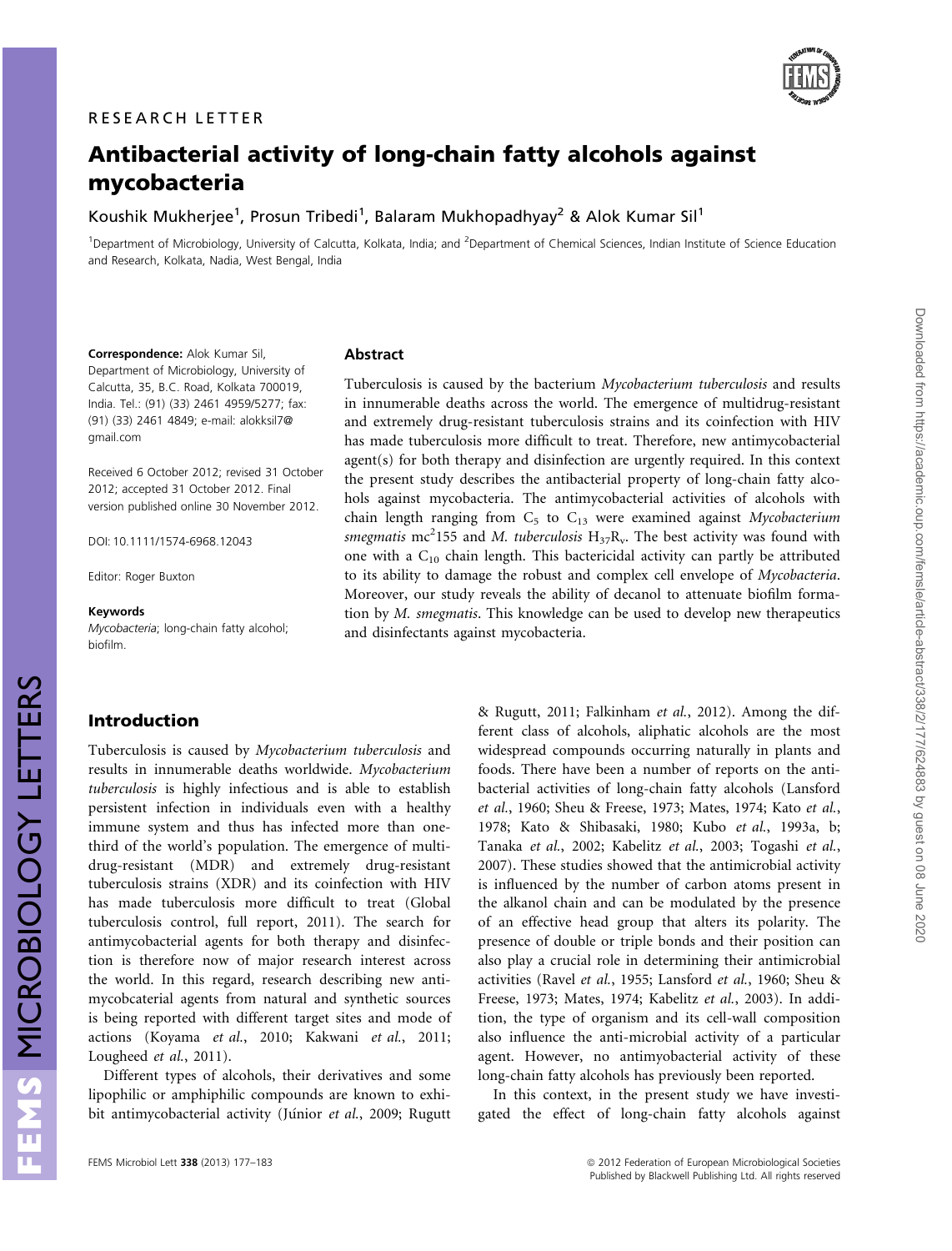Mycobacterium smegmatis  $\mathrm{mc}^2$ 155 and M. tuberculosis  $H_{37}R_v$ . Our study revealed that fatty alcohols with carbon number 7–10 are capable of exhibiting considerable antimycobacterial activity. Among them, 1-decanol  $(C_{10})$ showed highest activity against both M. smegmatis and M. tuberculosis. In addition, the current study also shows that the presence of a terminal double bond in a fatty alcohol potentiates its antimycobacterial activity. This antimycobacterial activity of the alcohols was found to be partly, if not exclusively, due to damage to the cellular envelope. The ability of 1-decanol and 9-decene-1-ol to attenuate biofilm formation by M. smegmatis was also investigated.

### Material and methods

#### Chemicals, strains and media

All the alkanes, alkanols and alkene-1-ol used in this study were purchased from Sigma-Aldrich (St Louis, MO). Mycobacterium smegmatis mc<sup>2</sup>155 (ATCC 700084) and M. tuberculosis  $H_{37}R_v$  (ATCC 25618) used in this study were a kind gift from Prof. Sujoy Dasgupta, Bose Institute, Kolkata, India, and Prof. N. K. Pal, IPGMER, Kolkata, India. Middlebrook 7H9 broth base supplemented with glycerol and bovine serum albumin was used for cultivation of M. smegmatis and Kirchner's broth supplemented with antibiotic cocktail Polymyxin B, Amphotericin B, Carbenicillin, Trimethoprim was used for cultivation of M. tuberculosis. The medium contains phenol red as a pH indicator that turns yellow from pink upon growth of the M. tuberculosis.

#### Agar diffusion assay

Preliminary assessment for antimycobacterial activity of long-chain fatty alcohols was done by agar diffusion method as described previously (Bauer et al., 1966). Briefly, paper discs of 4 mm in diameter soaked with 3 µL of each alcohol were placed on agar plates overlaid with soft agar (0.6%) that was inoculated with M. smegmatis mc<sup>2</sup>155. Plates were incubated for 48 h at 37 °C. The extent of inhibition was measured by the diameter of the zone of inhibition created around the disc.

#### Determination of minimum inhibitory concentration by broth dilution shaking (BDS)

The BDS method was performed as described previously (Charles, 1974). Briefly the compound to be tested was dissolved at a concentration of 8 mg  $mL^{-1}$  in 70% dimethyl sulfoxide and was further diluted twofold in

each consecutive test tube in either Middlebrook 7H9 broth (Difco, Detroit, MI) for M. smegmatis mc<sup>2</sup>155 or in Kirchner's broth for M. tuberculosis  $H_{37}R_v$ . An aliquot (10  $\mu$ L) of an overnight culture of either M. smegmatis mc<sup>2</sup> 155 or *M. tuberculosis*  $H_{37}R_v$  (ca. 1  $\times$  10<sup>5</sup> CFU  $mL^{-1}$ ) were added to each tube. Each culture was incubated at 37 °C for 48 h. The minimum inhibitory concentration (MIC) was defined as the lowest concentration at which there was no visible growth of the bacteria after 48 h of incubation. Mycobacterium tuberculosis growth in Kirchner's medium is indicated by the change in colour from pink to yellow due to pH change of the medium by acid produced during growth of *M. tuberculosis*. The minimum concentration of agent at which no colour change of the growth medium was observed was designated as the MIC.

#### Atomic force microscopy (AFM)

Mycobacterium smegmatis  $mc^2$ 155 cells were grown to log phase and either treated with 0.8 mM of decanol for 2 h or left untreated. Cells were smeared on a glass cover slip, dried in air for 30 min and examined under AFM (Veeco, Singapore). All images were obtained with a scan speed of 1.0 Hz and a resolution of  $512 \times 512$  pixels.

#### Dual staining for assessment of loss of membrane integrity

Mycobacterium smegmatis culture was grown for 14–16 h at 37 °C and the culture was either treated with 0.8 mM of decanol for 2 h or left untreated. Cells were harvested, washed with phosphate-buffered saline (PBS) and treated with 4  $\mu$ g mL<sup>-1</sup> acridine orange for 15 min. Thereafter, cells were washed with PBS and treated with 4  $\mu$ g mL<sup>-1</sup> ethidium bromide. Cells were viewed under a fluorescence microscope.

#### Assay for biofilm formation

Each well of a six-well polysterene Petri dish of 9.6  $cm<sup>2</sup>$ was poured with 2 mL of Middlebrook 7H9 medium. Each well was inoculated with M. smegmatis  $mc^2$ 155 culture grown for 48 h  $(10^6$  CFU mL<sup>-1</sup>) and incubated at 37 °C for 4 days to allow biofilm formation. Thereafter, planktonic cells were pipetted out carefully and the adhered biofilm was stained with 4  $\mu$ g mL<sup>-1</sup> of acridine orange in PBS for 15 min and viewed under a fluorescence microscope.

For crystal violet  $(CV)$  assay, 200  $\mu$ L of a saturated culture of M. smegmatis was added to each well of a 96-well plate and incubated at 37 °C 48 h. Thereafter, culture broths from the wells were discarded. Wells were washed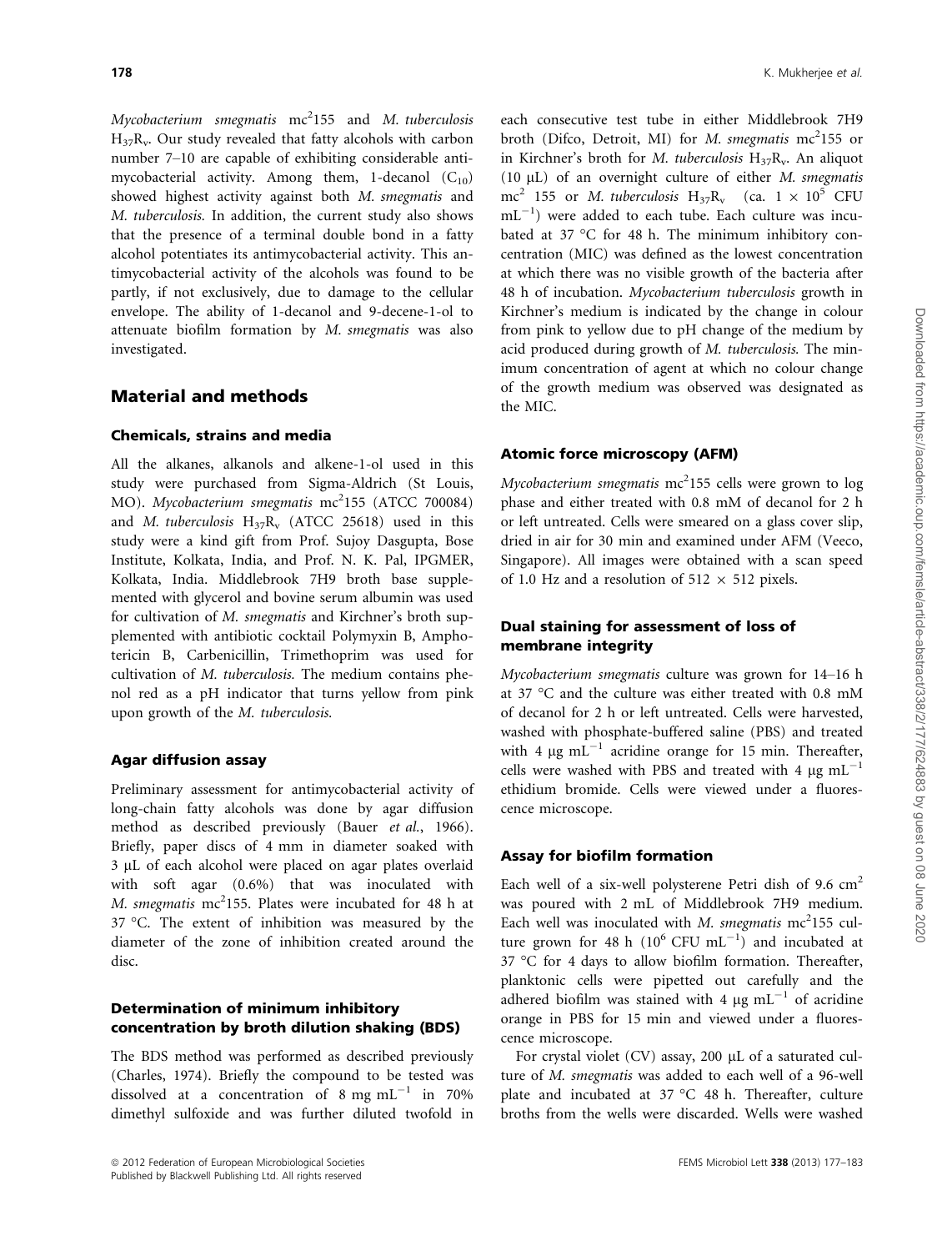with mQ water and to each well, 200 µL of 0.4% CV was added. CV was allowed to adsorb to the biofilm components for 15 min at room temperature. Next, each well was washed with mQ water to remove any unadsorbed CV from the wells. Then, 33% acetic acid was added to dissolve the CV adsorbed to the biofilm and the amount was measured by determining its absorbance in a microplate reader at 630 nm (Molecular Devices, Sunnyvale, CA).

#### Results and discussion

#### 1-Alkanols with carbon number  $C_7-C_{10}$  show considerable antimycobacterial activity

Long-chain fatty alcohols are long known to exhibit antimicrobial activity. To test the activity of long-chain fatty alcohols against mycobacteria, primarily the antimycobacterial activity of alcohols containing 5–13 carbons in their chain were assessed by the disc diffusion method in an agar plate against M. smegmatis as described. The radius of zone of inhibition increased almost linearly with the number of carbon atoms in the chain from 1-hexanol to 1-decanol (Fig. 1a). Alkanols with more than 10 carbon atoms showed a drastic reduction in activity (Fig. 1a). In contrast, longchain hydrocarbons starting from  $n$ -hexane to  $n$ -decane showed no inhibitory action against M. smegmatis.

Downloaded from https://academic.oup.com/femsle/article-abstract/338/2/177/624883 by guest on 08 June 2020 Downloaded from https://academic.oup.com/femsle/article-abstract/338/2/177/624883 by guest on 08 June 2020

Alcohols with a different number of carbon molecules starting from pentanol to tridecanol show not only a wide range of molecular weight but also a variable degree of polarity. The ability to diffuse in the agar plate depends strongly on their polarity, viscosity and other physical properties, and thus can influence its antimicrobial activity in a plate assay. To overcome solubility and diffusion problems of different alcohols with the agar diffusion method the alcohols were solubilized in a universal solvent such as DMSO (70%) and subjected to determination of MIC by the BDS method. Table 1 summarizes the antimicrobial activities of long-chain fatty alcohols on M. smegmatis  $mc^2$ 155 and M. tuberculosis  $H_{37}R_v$  as determined by the BDS method. Consistent with the agar diffusion method, the results from BDS showed that fatty alcohols with carbon number 7–10 possess considerable antimycobacterial activity, and among which decanol is the most potent candidate with an MIC of 0.4 mM (Table 1). In addition, results from BDS also showed no or very little antimycobacterial activity for long-chain fatty alcohols with an aliphatic carbon chain containing fewer than seven and more than 11 carbon atoms.

To establish the relationship between the lipophilicity of the alkanols and their antimycobacterial activity we plotted MIC values against the corresponding log P (water/octanol partition coefficient) value (Table 1).



Fig. 1. Antimycobacterial activity of long-chain fatty alcohols. (a) Agar diffusion assay. Paper discs soaked with 3 µL of alcohols (containing an equal amount of alcohol by weight) with different chain length were placed on Mycobacterium smegmatis lawn made on Middlebrook 7H9 agar plate. The number given near each disc denotes the number of carbon atoms in the 1-alkanols tested. Antimycobacterial activity was assessed by the radius of zone of inhibition created around the disc. (b) Plot of MIC vs. lipophilicity. MIC values calculated in mM from Table 1 were plotted against log P values of each alcohol.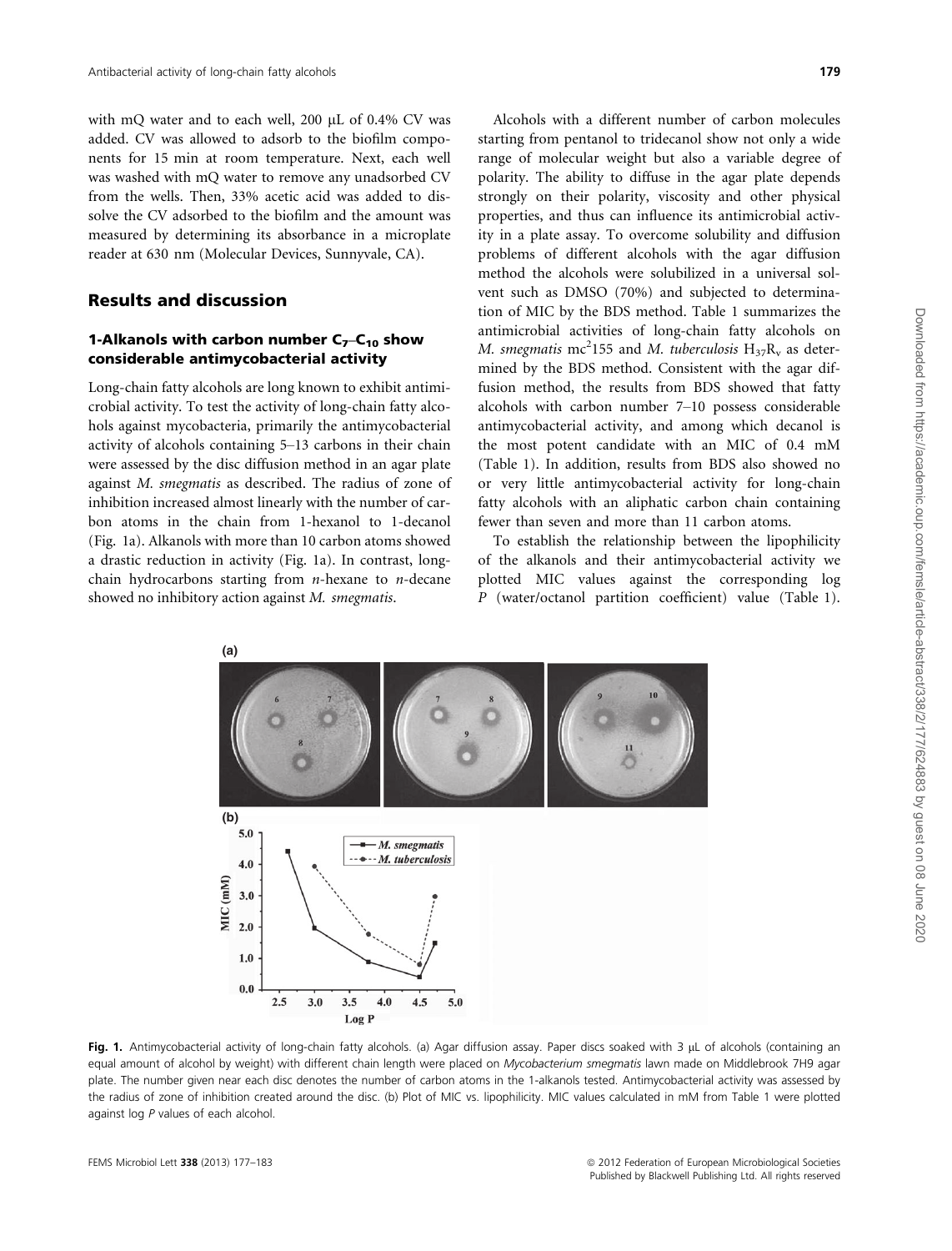Table 1. MIC of long-chain alcohols against Mycobacterium smegmatis and Mycobacterium tuberculosis by the BDS method

| Alcohol      | log<br>$P_{\rm o/w}$ | MIC (mM) against<br>M. smegmatis mc <sup>2</sup> 155 M. tuberculosis H <sub>37</sub> R <sub>v</sub> | MIC (mM) against |
|--------------|----------------------|-----------------------------------------------------------------------------------------------------|------------------|
| 1-Hexanol    | 1.82                 | ND.                                                                                                 | <b>ND</b>        |
| 1-Heptanol   | $2.62*$              | 4.40                                                                                                | ND.              |
| 1-Octanol    | 3.0                  | 1.96                                                                                                | 3.93             |
| 1-Nonanol    | 3.77                 | 0.88                                                                                                | 1.77             |
| 1-Decanol    | 4.5                  | 0.40                                                                                                | 0.80             |
| 1-Undecanol  | 4.72                 | 1.48                                                                                                | 2.97             |
| 1-Dodecanol  | 5.13                 | ND.                                                                                                 | ND.              |
| 1-Tridecanol | 54                   | ND.                                                                                                 | <b>ND</b>        |
|              |                      |                                                                                                     |                  |

ND, not detected at the concentration tested.

\*Value obtained from the Pubchem compound database (NCBI). All other log P values were obtained from the manufacturer's website (Sigma-Aldrich).

The result revealed a marked reduction of MIC for alkanols with an increase in lipophilicity up to decanol. A further increase in carbon number resulted in a very sharp increase in MIC (Fig. 1b), with no toxicity with 1-dodecanol and 1-tridecanol. It appears that these alcohols with high lipophilicity should be taken up preferentially by the membrane, but possibly due to their poor partition coefficient from water to the membrane  $(P_{M/W})$ (De Bont Jan, 1998) they failed to reach higher membrane concentration, thereby resulting in low toxicity. On the other hand, smaller alkanols did not show higher toxicity as expected from their high  $P_{\text{M/W}}$ . The reason of this disparity may lie in the fact that partitioning into the membrane does not depend solely on the value of the  $P_{M/W}$  coefficient, but also on the cell-wall composition of the organism. In our case it could be the unique cell-wall composition of the mycobacteria that did not allow smaller alkanols to accumulate in the membrane at a toxic concentration. Therefore, both the partition coefficient of the alkanol between water and membrane and the cellwall composition of a particular organism will determine the extent of accumulation of the agent in the membrane and thus determine toxicity.

#### Unsaturation in the alkanol chain modulates antimycobacterial activity

Naturally available alcohols often occur with unsaturations at different positions of the alkanol chains. To verify if unsaturation has any influence on antimycobacterial activity, we used decanol as it showed maximum activity against mycobacteria and compared its activity with its alkene and alkene-1-ol counterparts, i.e. 1-decene and 9-decene-1-ol. The results showed that 9-decene-1-ol has greater activity than decanol and 1-decene has no activity against both M. smegmatis and M. tuberculosis (Table 2). These data are also true for other alcohols with moderate antimycobacterial activity; for example, hexene-1-ol exhibits greater activity than hexanol and hexene shows no activity (Table 2). These results suggest that a longchain aliphatic hydrocarbon and a hydrocarbon with only a terminal double bond were completely inactive against mycobacteria. However, the presence of a terminal double bond along with a hydroxyl group provided greater activity against mycobacteria. This result indicates that hydrophobicity of an agent is not a sufficient condition for exhibiting antimycobacterial activity but that it requires a hydrophobic–hydrophilic balance. With both the hydroxyl group and terminal unsaturation, the hydrophobic– hydrophilic balance is better than the respective alkanol and thus shows greater activity.

The extremely low permeability of the mycobacterial cell wall is known to be a major factor that contributes towards its intrinsic resistance to several disinfectants and chemotherapeutics. Hydrophilic agents diffuse poorly through the mycobacterial cell wall because the mycobacterial porin is inefficient in allowing the passage of hydrophilic solutes and also because they exist at low concentration. Again, the lipophilic compounds are slowed by the complex fatty acid and unique glyoclipid content of the wall and by the lipid bilayer (Jarlier & Nikaido, 1994). Thus, it can be expected that a compound with perfect amphiphilic balance will be effective in inserting itself into such a cell-wall structure.

#### Decanol causes damage to cell envelope structure

Previous studies have shown that long-chain fatty alcohols exert their antimicrobial activity by nonspecifically damaging the cellular envelope and thus perturbing the ion homeostasis across the membrane (Ingram, 1976; Sikkema et al., 1995; Togashi et al., 2007). In our case the alcohol treatment may also cause damage to the mycobacterial cell envelop. To test this hypothesis, the loss of M. smegmatis membrane integrity upon alcohol treatment was assessed by dual staining with acridine

Table 2. Comparison of MIC values of alkene-1-ol with its respective alkanols against Mycobacterium smegmatis and Mycobacterium tuberculosis

| Alcohol       | MIC (mm) against<br>M. smegmatis mc <sup>2</sup> 155 | MIC (m <sub>M</sub> ) against<br>M. tuberculosis $H_{37}R_{v}$ |
|---------------|------------------------------------------------------|----------------------------------------------------------------|
| 1-Hexanol     | ND                                                   | ND.                                                            |
| 5-Hexene-1-ol | 1.28                                                 | 2.32                                                           |
| 1-Decanol     | 0.4                                                  | 0.8                                                            |
| 9-Decene-1-ol | 0.20                                                 | 0.40                                                           |

ND, not detected at the concentration tested.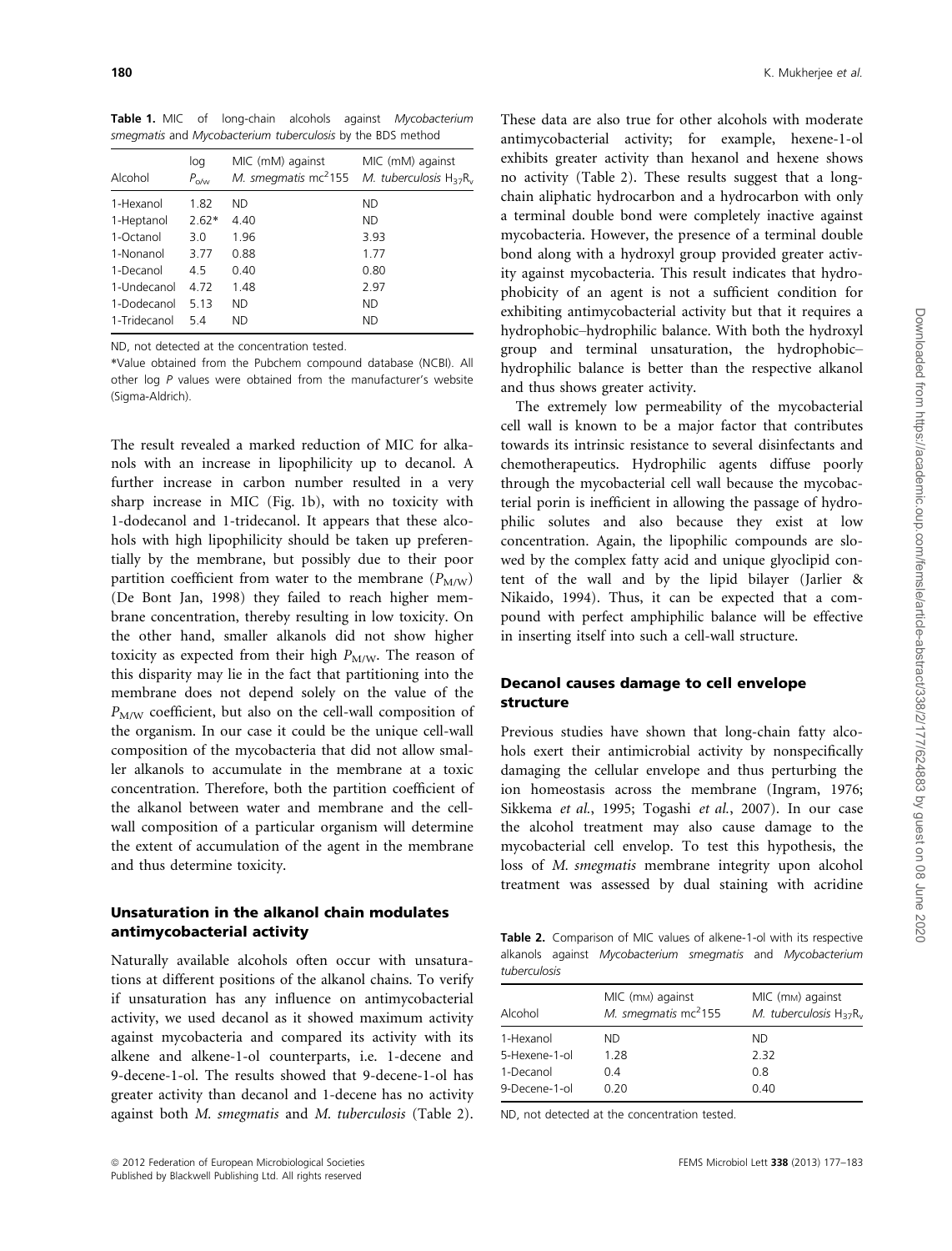orange and ethidium bromide. The assay is based on the principle that neutral dyes such as acridine orange can enter passively into both live cells with an intact membrane and dead cells with a damaged membrane, whereas charged dyes such as ethidium bromide are unable to diffuse through the intact cell membrane and thus can enter only cells that have lost membrane functionality. Our result showed a large number of cells stained with ethidium bromide when a log phase culture was treated with 0.8 mM (twofold higher than the MIC) decanol for 2 and 4 h and viewed under a fluorescence microscope. The total microbial population either dead or alive was stained with acridine orange and only the dead cells with damaged membrane were stained with ethidium bromide. Orange cells in the merged picture indicate the number of dead cells in the total population. From Fig. 2a it is evident that the number of dead cells with a damaged membrane increased in the population with the time of alcohol treatment. Therefore, this result suggests a considerable loss of membrane integrity of M. smegmatis on alcohol treatment. To further confirm this result, we have also performed AFM analysis of M. smegmatis treated with alcohol. While the untreated cells exhibit a smooth envelope structure, disruption of cellular envelope at several different locations (indicated by arrowhead) was observed for cells treated with 1-decanol (Fig. 2b). Moreover, in untreated samples most of the fields were occupied with mycobacteria that adhered and clustered together. This is a normal tendency of biofilm-forming bacteria such as mycobacteria. On treatment with alcohol, most of the bacteria lose their cell shape and morphology and as a consequence remain unattached and occur

mostly as single cells. Thus, the growth inhibitory activity of decanol can be attributed partly, if not exclusively, to its ability to damage the cellular envelope. Perhaps this damage is a result of the well-known event of accumulation of alkanols in the membrane thus affecting the general membrane functions.

#### Decanol and 9-decene-1-ol inhibits biofilm formation by M. smegmatis

Biofilm formation in many cases is important for bacterial virulence and survival (Parsek & Singh, 2003). So a successful attenuation of biofilm formation can be of wide interest for the management of disease progression and elimination of the pathogen. An intact cellular envelope and its hydrophobicity helps in cell to cell adhesion and thus promotes biofilm formation in microorganisms such as mycobacteria. Thus, any damage to the cell envelope may hinder its ability to adhere to each other and subsequently inhibits biofilm formation. In this context we have assessed the ability of long-chain fatty alcohols in biofilm formation by performing CV assay and acridine orange staining of the biofilm. Interestingly, our result showed that decanol concentrations of 0.1 and 0.2 mM, far lower than its MIC (0.4 mM), were able to attenuate biofilm formation (Fig. 3a). Furthermore, the quantitative CV assay also revealed that 9-decene-1-ol concentrations of 0.05 and 0.1 mM, again lower than its MIC (0.2 mM), were able to attenuate biofilm formation considerably (Fig. 3b). The same concentration of the alcohols tested had no effect on planktonic growth as measured by OD600 nm. These results clearly suggest that a sublethal



Fig. 2. Alcohols damage the cell envelop of Mycobacterium smegmatis. Mycobacterium smegmatis cells were grown to log phase and treated with 0.8 mM decanol for 2 h. (a) Cells were stained with ethidium bromide and acridine orange and viewed under the fluorescence microscope. The figure is representative of images obtained from 20 different fields for each group and from three independent experiments. (b) AFM image of cells untreated (above) and treated with decanol (below). The figure is representative of images obtained from 15 different fields for each group and from three independent experiments.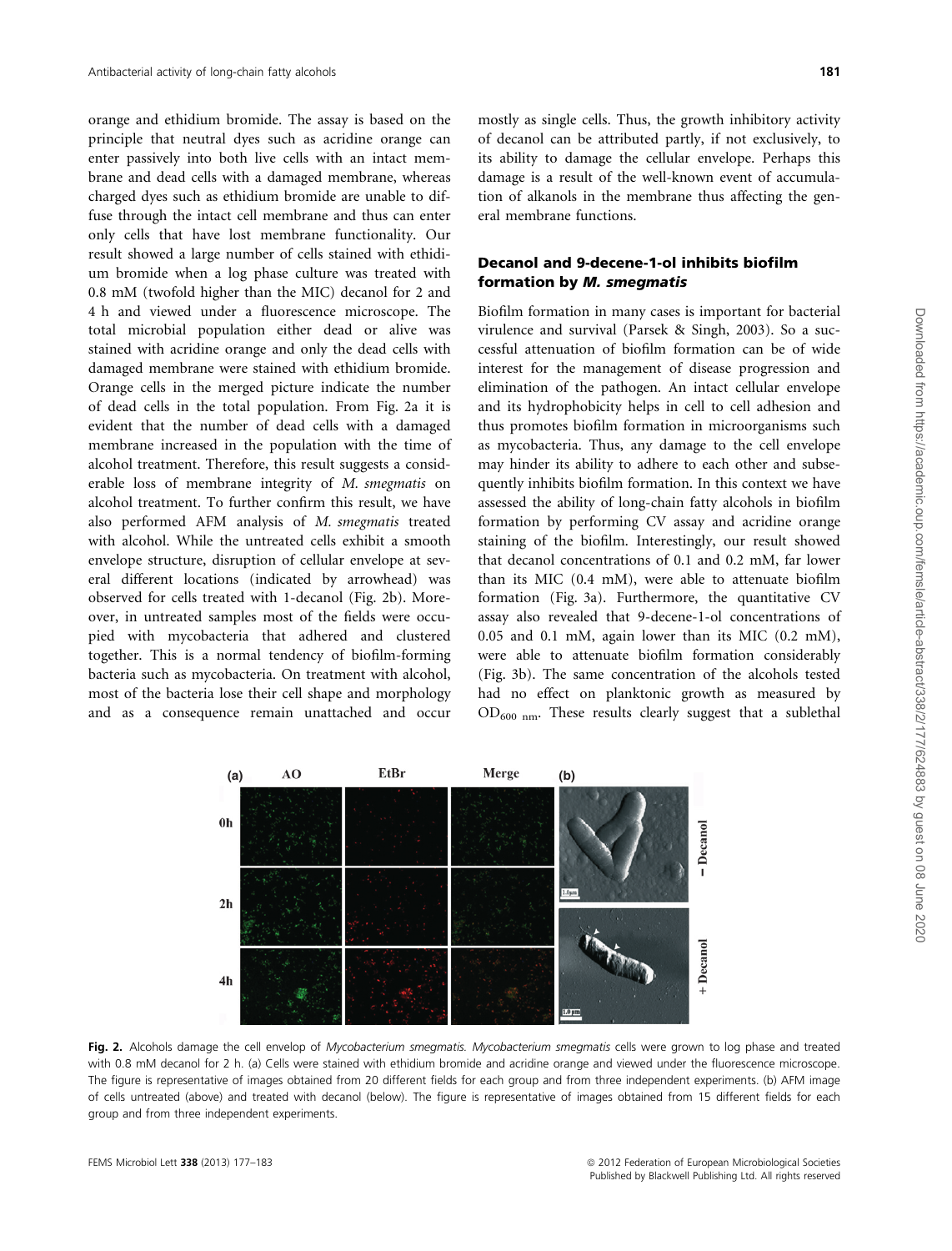dose of both 1-decanol and 9-decene-1-ol is able to attenuate biofilm formation in vitro. This inhibition may result from the ability of these agents to damage the cellular envelope and thus in turn perturb the cell to cell adhesion, which is a key factor in biofilm formation. Exploring new agents that can attenuate biofilm formation and insight into the mechanism involved may shed light into therapeutic strategies for infections with microbes such as mycobacteria whose pathogenic potential strongly depends on successful biofilm formation within the host.

Surface active agents such as surfactants and other membrane-damaging compounds are drawing significant attention in the field of antimicrobial chemotherapy.



Fig. 3. Decanol attenuates biofilm formation of Mycobacterium smegmatis. (a) Micrograph of M. smegmatis biofilm. Mycobacterium smegmatis was grown in Middlebrook 7H9 medium either containing only DMSO (Control) or decanol ((0.1 and 0.2 mM)) in six-well polystyrene plates for 4 days at 37 °C. Biofilms formed were stained with acridine orange and viewed under a fluorescence microscope. The figure is representative of images obtained from 15 different fields for each group and from three independent experiments. (b) CV assay. In 96-well microtitre plates overnight cultures of M. smegmatis in Middlebrook 7H9 broth was added in four sets at 200 µL. One set was left untreated (MS) and two other sets were respectively treated with 0.1 and 0.2 mM 1-decanol (MS + D16 and  $MS + D32$ ) or with 0.05 and 0.1 mM 9-decene-1-ol (MS + 9D8 and MS + 9D16). Another set was treated with vehicle control, i.e. DMSO (MS + DMSO). Wells with only media (Broth), media with drugs (Broth  $+$  D and Broth  $+$  9D) served as controls for abiotic factors. Five replicates of each experimental set were maintained.

Drugs such as daptomycin clofazimine derivatives that are known to disrupt membrane integrity are already being used either clinically or are at the final stage of drug development (Adams et al., 1999; Pogliano et al., 2012). Membrane active agents generally have multiple target sites and diverse modes of action against the organism, reducing the chance of mutation at the target site (Andries et al., 2005; Koul et al., 2008). Besides perturbation in membrane integrity, these agents also interfere with some important membrane functions such as cell– cell adhesion or substrate attachment that are key factors in events like biofilm formation (Hurdle et al., 2011). Thus, membrane active agents at sublethal dose are often found to inhibit biofilm formation and thus reduce infection. Consistent with this idea, we have shown here the inhibitory effect of both the alcohols tested against biofilm formation by M. smegmatis. Given its toxicity to mammalian cells and its broad spectrum of target sites, exploring selective membrane active agents may provide a platform for future drug designs.

#### Acknowledgements

We would like to thank Ms Urmita Chatterjee and Prof. N. K. Pal, Department of Microbiology, Institute of Post Graduate Medical Education and Research, for their help. We also thank Prof. Sujay Kumar Dasgupta, Bose Institute, Kolkata, for providing the strain. K.M. is supported by a University Research Fellowship provided by the University of Calcutta. P.T. is supported by CSIR-SRF, Government of India. The AFM facility was made available at the central instrumental facility under DBT-IPLS programme at the University of Calcutta.

#### References

- Adams LB, Sinha I, Franzblau SG, Krahenbuhl JL & Mehta RT (1999) Effective treatment of acute and chronic murine tuberculosis with liposomeencapsulated clofazimine. Antimicrob Agents Chemother 43: 1638–1643.
- Andries K, Verhasselt P, Guillemont J et al. (2005) A diarylquinoline drug active on the ATP synthase of Mycobacterium tuberculosis. Science 307: 223–227.
- Bauer AW, Kirby WMM, Sherris JC & Turk M (1966) Antibiotic susceptibility testing by a standardized single disk method. Am J Clin Pathol 45: 493–496.
- Charles C (1974) Current Techniques for Antibiotic Susceptibility Testing. Thomas Publisher, Springfield, IL.
- De Bont Jan AM (1998) Solvent-tolerant bacteria in biocatalysis. Trends Biotechnol 16: 493–499.
- Falkinham JO III, Macri RV, Maisuria BB et al. (2012) Antibacterial activities of dendritic amphiphiles against nontuberculous mycobacteria. Tuberculosis 92: 173–181.